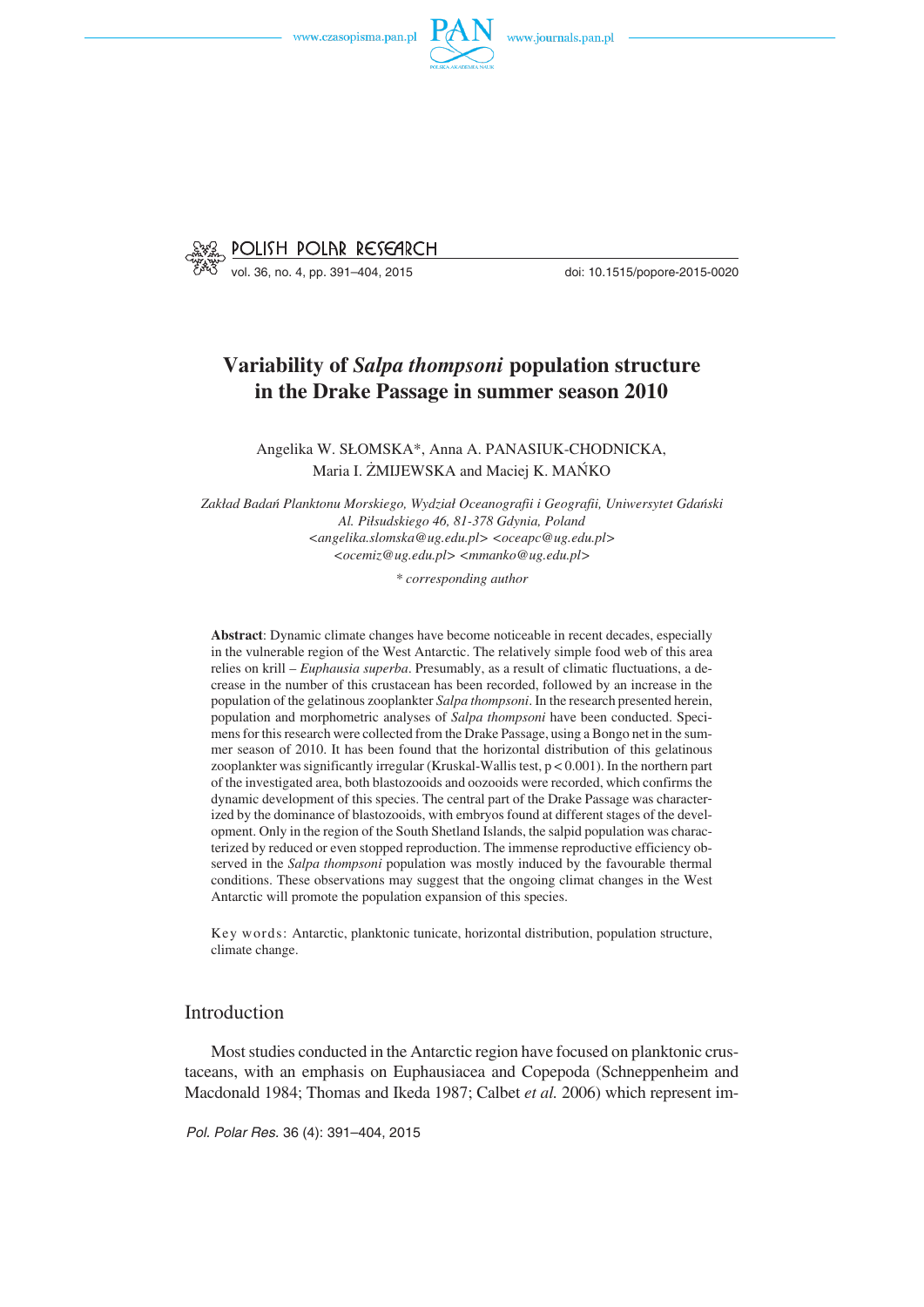

392 Angelika W. Słomska *et al.*

portant elements of the Antarctic food web (Nishikawa *et al.* 1995). However, pre− sumably as a result of the ongoing climate change (*i.e.* increase in air and water tem− perature, shifts in the direction and velocity of wind), significant increases in the number of the pelagic tunicate *Salpa thompsoni* have been recorded (Pakhomov *et al.* 2002; Atkinson *et al*. 2004; Ono and Moteki 2013). This tendency also correlates with a decrease in the population size of krill, *Euphausia superba*, especially in the West Antarctic (Loeb *et al.* 1997; Atkinson *et al.* 2004; Lee *et al.* 2010). The escala− tion of this process may destabilize the Antarctic food web to a considerable degree (McClintock *et al.* 2008; Alcaraz *et al*. 2014). Such a forecast is based on the low nu− tritional value of *S. thompsoni*, which is not sufficient to fulfil energetic require− ments of higher trophic levels (Dubishar *et al.* 2006; Dubishar *et al.* 2012).

Studies of *S. thompsoni* in the Southern Ocean are frequent, however they al− most exclusively focus on the ecology and biology of this species (*e.g.* Foxton 1966; Pakhomov *et al.* 2011), leaving the population analyses with a simultaneous assessment of each specimen development rather neglected (*e.g.* Pakhomov *et al.* 2006). Since comprehensive inquiries in this field are very scarce, their intensification is of the highest importance and common interest, as they might also shed a light on the mechanisms of the ongoing restructuring of the polar trophic webs.

The undeniably varying population structure of *S. thompsoni* in the peculiar area of the Drake Passage was an objective of the herein presented research. By the implementation of morphometric analyses, we were able to assess the diversity of developmental performance of *S. thompsoni* and its relation to the abiotic compo− nents of the local environment, which enabled us to forecast the probable direction of this species' future population structure changes in the region.

### Materials and methods

**Study area**. — The Drake Passage is well recognized for its peculiar hydrologi− cal conditions caused by the phenomenon of cyclonic circulation of oceanic waters. These conditions depend on wind strength, vertical water mass movements and bot− tom topography (Joyce 1978). The Antarctic Circumpolar Current (ACC – also called West Wind Drift) moving eastward, and its counter−current, *i.e.* the East Wind Drift, suddenly accelerate in the area of the Drake Passage (Rintoul *et al.* 2001). This occurs as a consequence of the narrowing of the basin, bordered by the Antarctic Peninsula and Cape Horn, which causes the shift in the direction of both currents, turning them northward (Toggweiler and Samuels 1995; Parish and Cassano 2006). As ACC keeps its eastward movement, the collision of two currents occurs, creating turbulences underlying the formation of Weddell−Scotia Confluence (Patterson 1980; Rintoul *et al.* 2001; Barnes *et al.* 2006).

The coldest water masses of the Drake Passage are located near the South Shet− The coldest water masses of the Drake Passage are located near the South Shetland Islands. The average annual surface temperature is usually between -1.9°C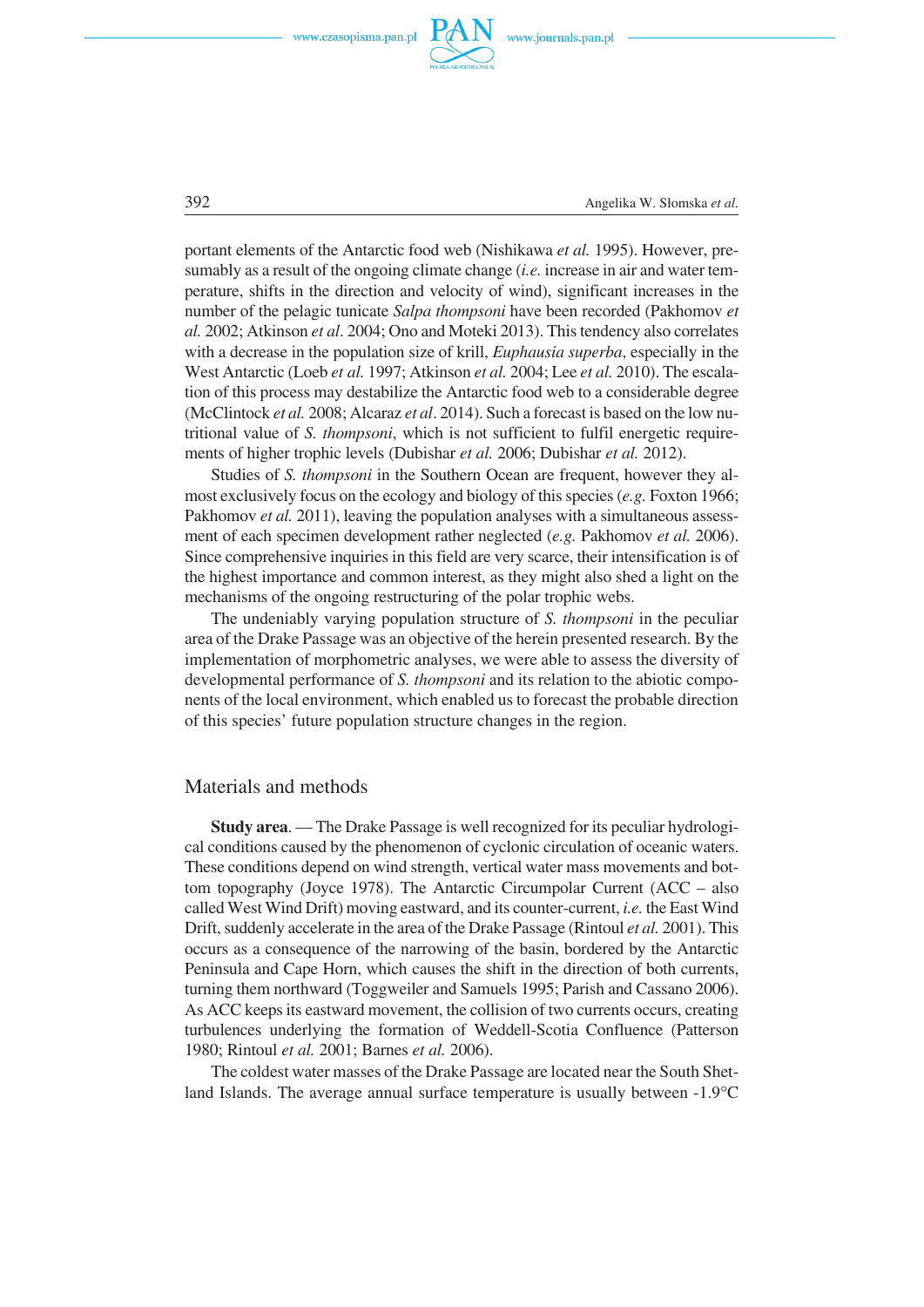

*Salpa thompsoni* population structure in the Drake Passage 393

and -0.4°C, while salinity is approximately 33.8 PSU (Sudre *et al.* 2011). In the central Drake Passage, the Antarctic Surface Water with slightly higher tempera-<br>tures (1–2°C in winter, 3–5°C in summer) and similar salinity values can also be tures  $(1-2^{\circ}\text{C})$  in winter,  $3-5^{\circ}\text{C}$  in summer) and similar salinity values can also be found (Knox 2006). However, water masses situated out of the Antarctic Conver− gence in the Subantarctic Zone are typically characterized by surface temperatures gence in the Subantarctic Zone are typically characterized by surface temperatures<br>of about 4–8°C in summer, 1–3°C in winter and salinity of 34.5 PSU (Knox 2006).

Water masses in the Drake Passage are under immense influence of the Ant− arctic Circumpolar Current, which causes their mixing. The current forms a wide arctic Circumpolar Current, which causes their mixing. The current forms a wide<br>bow-like pattern which flows between 40° and 56°S (Rintoul *et al.* 2001). In the investigated area, the border lines of ACC are not constant and perform frequent spatio−temporal variations (Orsi *et al.* 1995).

**Sampling methods**. — Samples for this study were collected in the Drake Passage during a cruise on R/V *Akademik Ioffe* during the Antarctic summer. Sam− pling was performed with a Bongo plankton net (250 μm and 500 μm) at nine sta− tions, marked with numbers, along a transect between the South Shetland Islands and South America, between the  $2<sup>nd</sup>$  and  $10<sup>th</sup>$  January 2010 (Table 1). Most of the samples were collected during the day at a depth of about 43 m at a speed of  $1-2$ knots, with an exception of stations 2302 and 2333, where sampling was con− ducted at night. Bongo nets have not been equipped with flowmeters, therefore the quantitative analysis could not be performed in this study.

Values of surface water temperature and salinity were registered by a STD probe. Immediately after sample collection, samples were preserved in a 4% bo− rax−buffered formaldehyde solution in the seawater for later processing.

**Laboratory analyses**. — Salps exhibit two developmental strategies different in the presence of internal fertilization. Therefore, two forms of mature organisms can be distinguished: (1) a sexually reproducing, viviparous blastozooid and (2) an oozooid which reproduces asexually by budding juveniles on its reproductive or− gans. Those organs are called stolons and are responsible for producing numerous

Table 1

| $\mu$ and $\mu$ is a sumplified by the control of the $\mu$ and $\mu$ and $\mu$ and $\mu$ |                  |                  |            |  |
|-------------------------------------------------------------------------------------------|------------------|------------------|------------|--|
| Station                                                                                   | Latitude $(S)$   | Longitude $(W)$  | Date       |  |
| 2284                                                                                      | $62^{\circ} 52'$ | $62^{\circ} 41'$ | 02.01.2010 |  |
| 2288                                                                                      | $60^{\circ} 40'$ | $63^{\circ} 13'$ | 02.01.2010 |  |
| 2302                                                                                      | $60^{\circ} 50'$ | $64^{\circ} 19'$ | 04.01.2010 |  |
| 2305                                                                                      | $60^\circ 20'$   | $64^{\circ} 30'$ | 05.01.2010 |  |
| 2311                                                                                      | $59^{\circ} 21'$ | $64^{\circ} 50'$ | 06.01.2010 |  |
| 2317                                                                                      | $58^{\circ} 22'$ | $65^{\circ} 11'$ | 07.01.2010 |  |
| 2323                                                                                      | $57^{\circ} 22'$ | $65^{\circ} 31'$ | 08.01.2010 |  |
| 2329                                                                                      | $56^{\circ} 35'$ | $60^{\circ} 17'$ | 09.01.2010 |  |
| 2333                                                                                      | $56^{\circ} 30'$ | $60^{\circ}$ 47' | 10.01.2010 |  |

Location of sampling stations in the Drake Passage in 2010.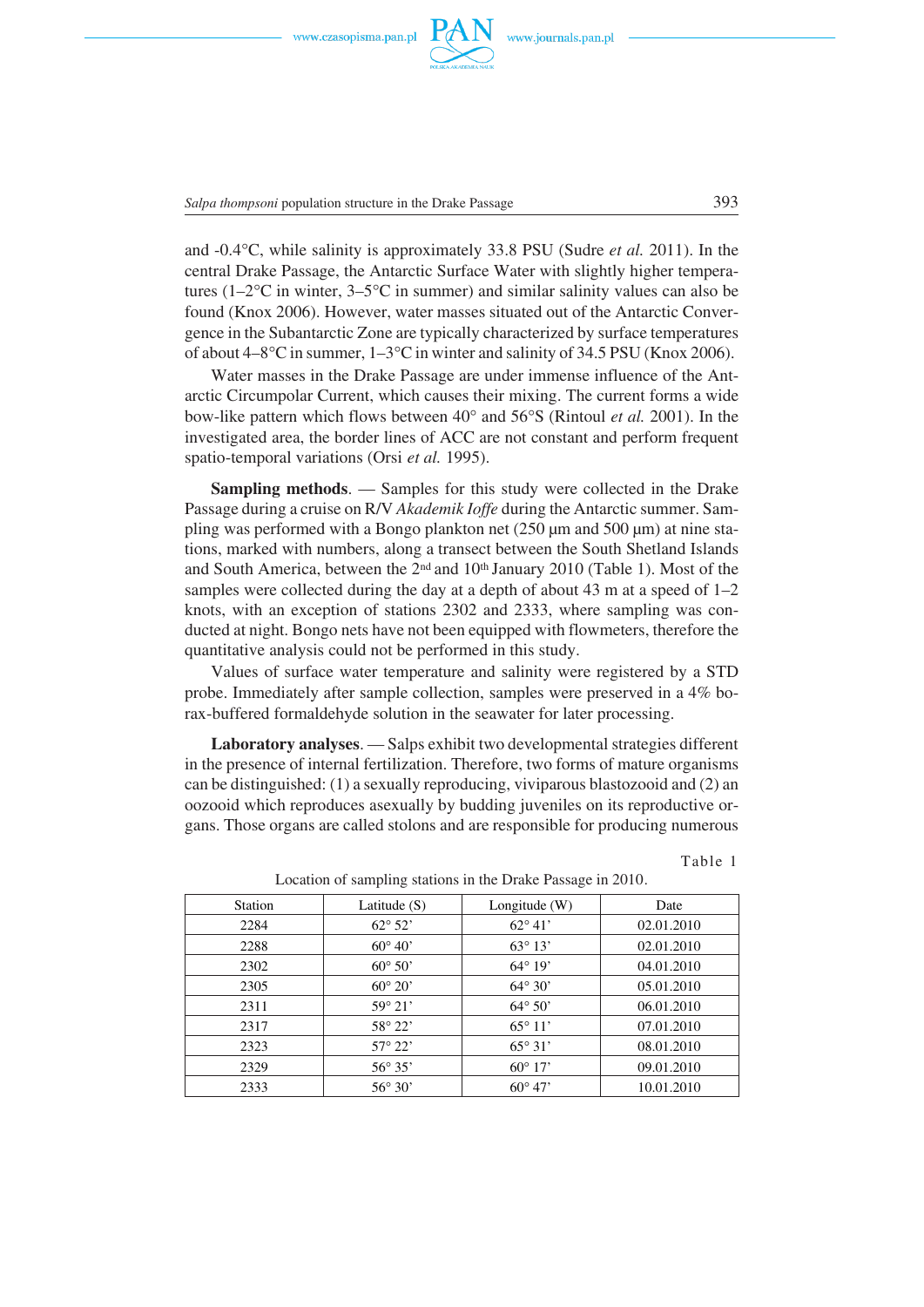



394 Angelika W. Słomska *et al.*



Fig. 1. Developmental stages of the blastozooid *Salpa thompsoni*: I–V – various stages of develop− ment, e – embryonic tissue, p – placenta, Ooz – embryonic oozooid, SCR – placental scar, MV – the fifth muscular band.

buds, which are organized into three groups of varying size (BI – first block, BII – second block, BIII – third block) (Loeb *et al.* 2012).

In addition to qualitative, morphometric and population analyses, all forms of salps were isolated from samples, however free embryos were not included in fur− ther processing.

The study of the development of *Salpa thompsoni* was conducted following the guidelines of Daponte *et al.* (2001), which included the determination of both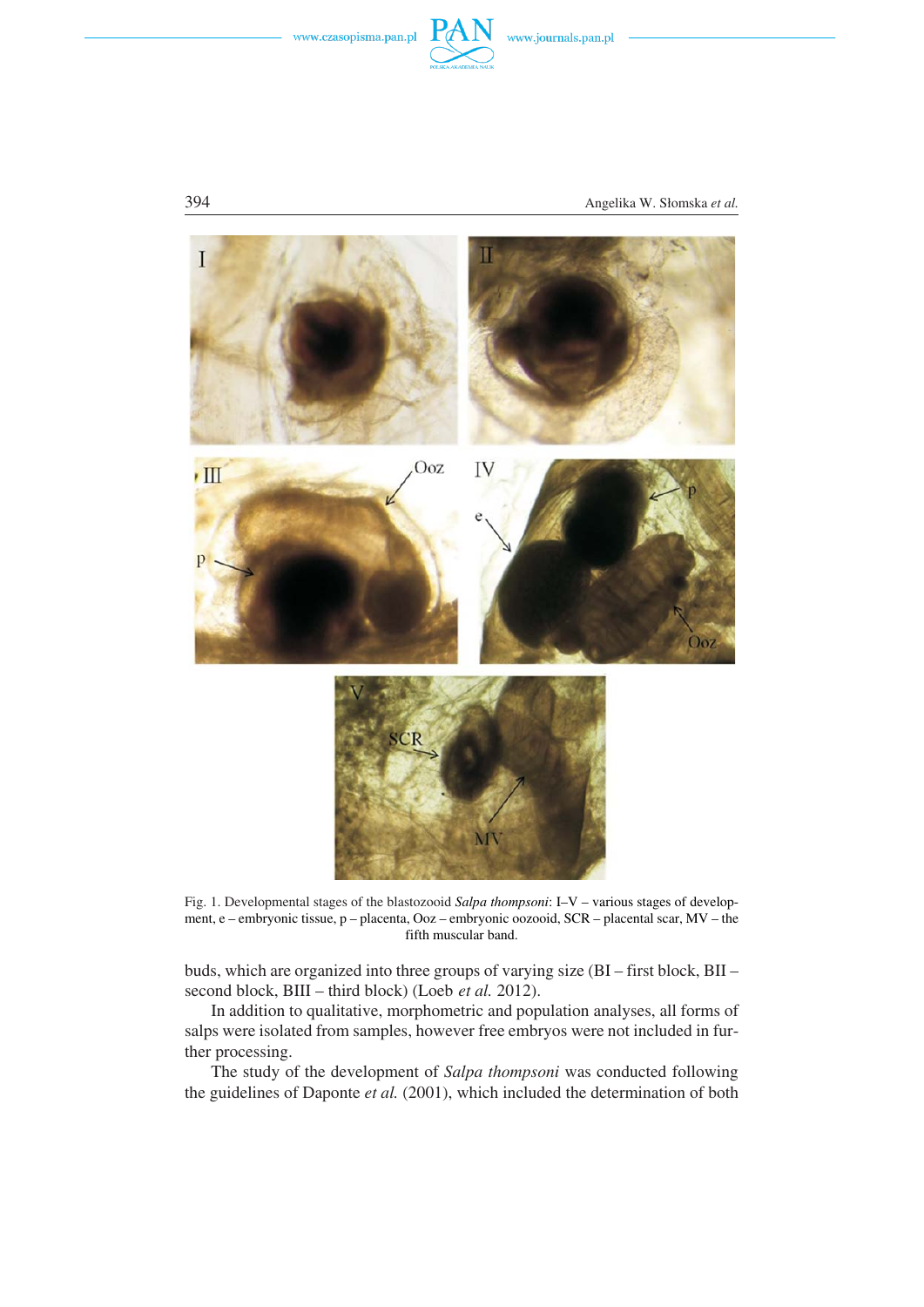

Salpa thompsoni population structure in the Drake Passage 395

size and exact stage of the development of specimens. All the measurements fol− lowed the criteria listed below:

- 1) for blastozooids the length of the whole body from the oral to the atrial aperture – L (OA) (Oral−Atrial Length) – was measured, as was the length of the whole body from the dorsal appendix to the ventral appendix  $-L(T)$  (total length); the size of embryo – L (em) (embryo length) was also determined (Daponte *et al*. 2001). Assessment of blastozooid embryo development was performed using a 6−stage scale (Stage), namely 0, I, II, III, IV and V, which takes into account the size, the shape and the presence of placental scars (SCR) on embryos (Fig. 1);
- 2) for oozooids the length of the whole body from the oral to the atrial aperture L (OA) was measured, and the stolon's level of development was evaluated with an additional measurement of each block length (B). Young buds (blastozooids) developing on reproductive stolon blocks were counted and simultaneously the oozooid stage of development was determined. The following characteristics of oozooids were selected after Daponte *et al.* (2001) for the determination of their development: the presence of scar, the number of blocks and buds on a stolon, and the length of the block.

**Data processing**. — All the collected data have been analysed with Statistica v. 10.1 software. Due to non−normal distribution of almost all data (Shapiro−Wilk test, W =  $(0.453, p < 0.001)$ , nonparametric statistics was used, whilst for the further processing of temperature and salinity data (normal distribution), parametric statistics was employed. In order to test the differences among samples at the level of sampling station distribution, salpid development and population structure, Kruskal−Wallis analysis of variance by ranks was performed. For environmental data analysis, Student's t−test was used.

#### Results

**Hydrological conditions in the study area**. — Water temperature and salin− ity were measured in the surface layers during the sampling. Due to normal distri− bution of data, Student's t−test was performed, which confirmed the significance of horizontal variability of both temperature ( $p < 0.001$ ) and salinity ( $p < 0.001$ ).<br>The lowest temperature was recorded at station 2284 (0.4°C) (Fig. 2). Thermal The lowest temperature was recorded at station 2284  $(0.4^{\circ}C)$  (Fig. 2). Thermal conditions of the water definitely varied along the transect in the direction of South America. The highest temperature was noted at stations 2329 and 2333, and reached approximately  $7^{\circ}$ C (Fig. 2). The analysis showed that salinity distribution reached approximately  $7^{\circ}C$  (Fig. 2). The analysis showed that salinity distribution throughout the investigated area oscillated between 33 and 34.

**Horizontal variability**. — Taxonomic analysis performed along the studied transect showed specimens of only one species – *Salpa thompsoni.* Confirmation of significant differences between each of the sampling stations in terms of the popula−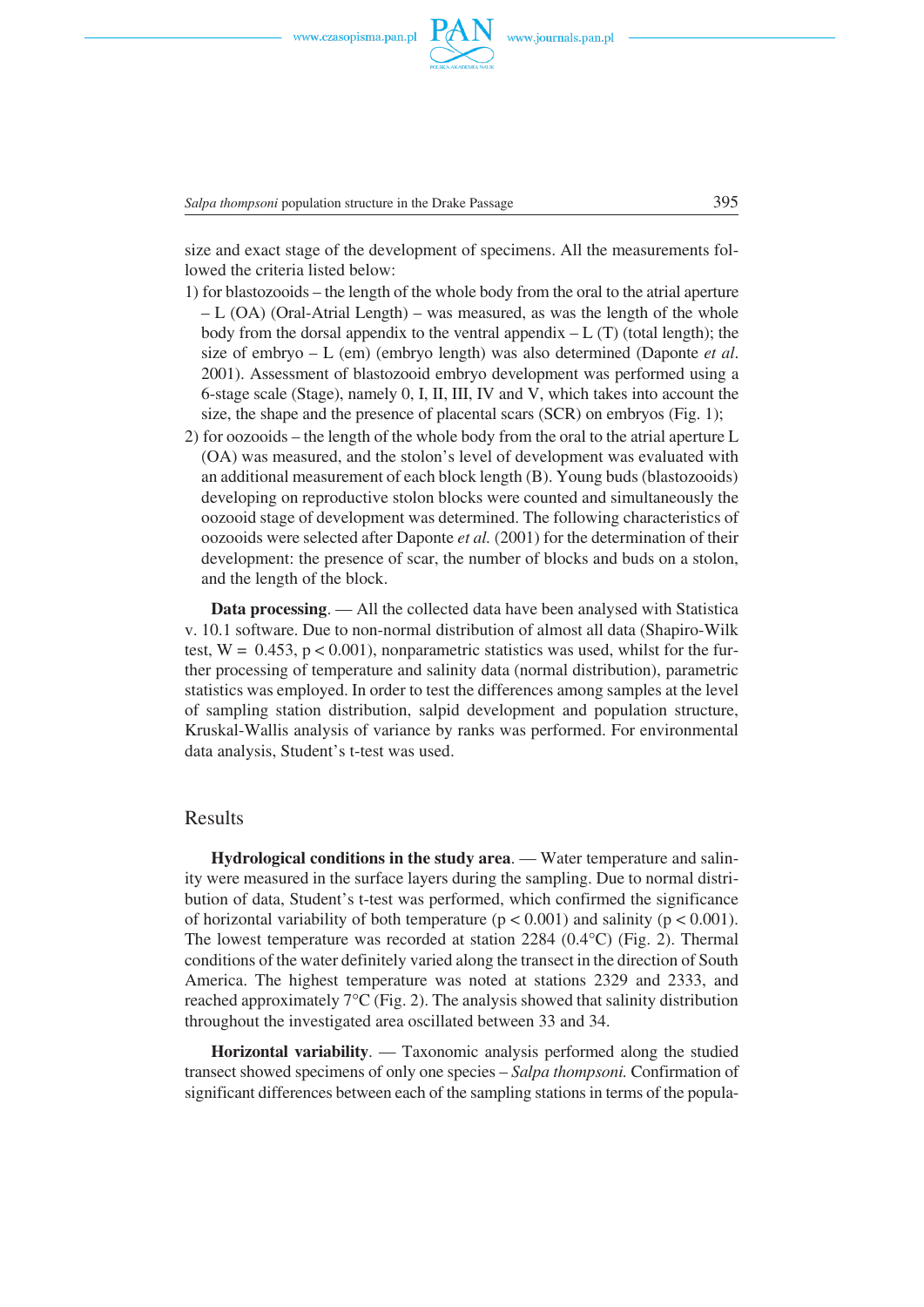





Fig. 2. Horizontal temperature (cross) and salinity variability (square) of surface water at sampling stations along the investigated transect.

tion structure and horizontal distribution of *Salpa thompsoni* comes from the results of the Kruskal−Wallis test (p < 0.001). The presence of this species was recorded only at five stations, four of which were near the southern border of the studied area only at five stations, four of which were near the southern border of the Close to the South Shetland Islands – over 60°20' S at station 2305).

Population structure analysis of *S. thompsoni* performed during this study elu− cidated the dominance of blastozooids. This developmental form of salps repre− sents 97% of all registered specimens. Oozooids were present only in the northern part of the Drake Passage (station 2333), while blastozooids were found near the South Shetland Islands and in the central and northern part of the investigated re− gion.

The study also revealed that salps along the northwards direction of the transect were more developed, while at the southern, peripheral end of the transect, at stations 2284 and 2288 (Fig. 3), the majority of the registered specimens were blastozooid buds and blastozooids at early stages of the development (mostly 0). The most developmentally distinct stages of blastozooid's embryos occurred in the central region of the Drake Passage (station 2302, 2305). Salps determined as empty (stage X) were also present in the research area. Stage X constituted only one percent of all studied animals (Fig. 3).

A unique structure of the salpid population was found in the northern parts of the Drake Passage (station 2333) (Fig. 3) where both sexually (blastozooids) and asexually (oozooids) reproducing forms were equally numerous. However, a sig− nificant variability in their development progression was observed. Most of the oozooids found were at advanced stages (mainly 4a, 4b, 5a and 5b) (Fig. 3). More−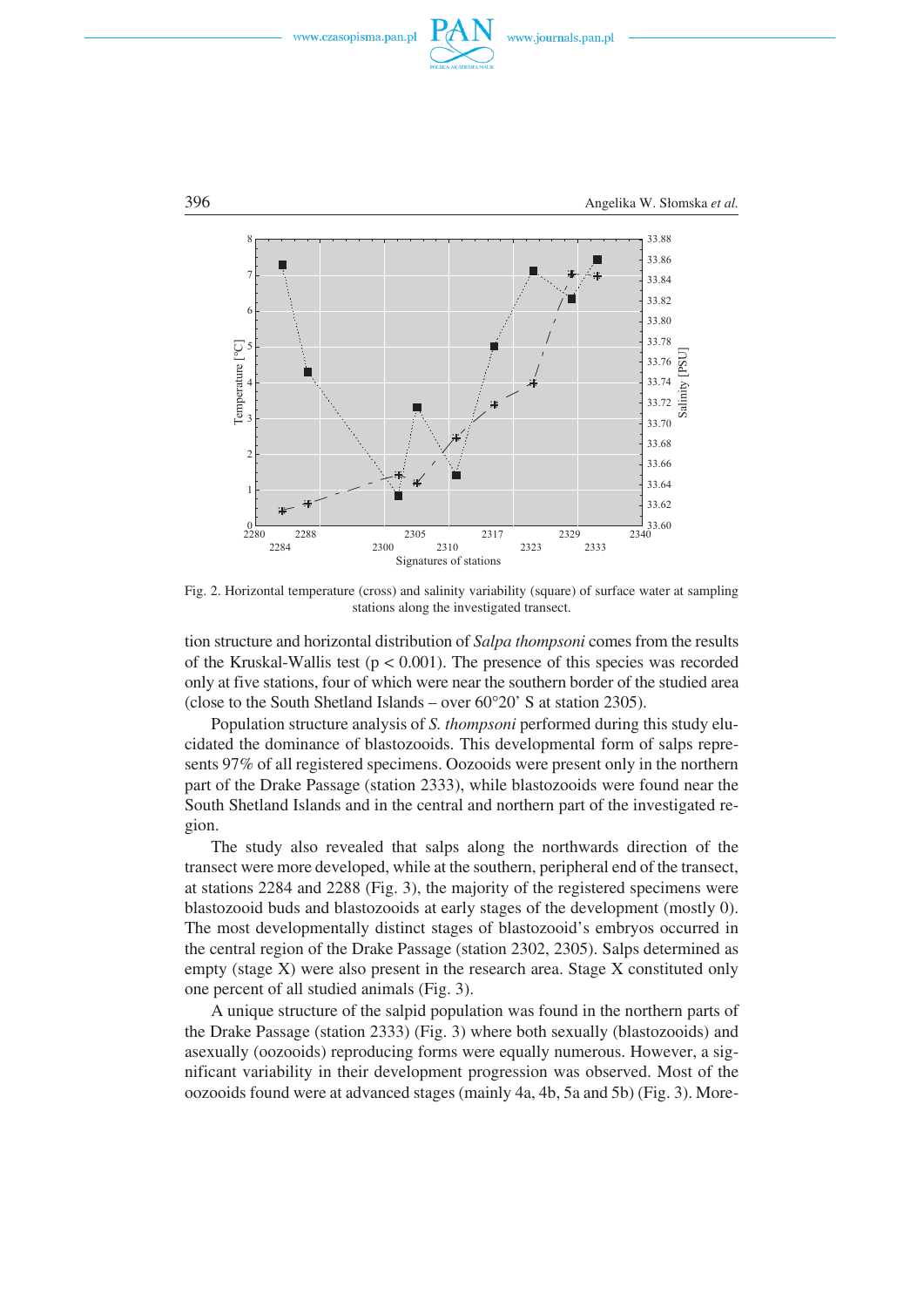

*Salpa thompsoni* population structure in the Drake Passage 397



Fig. 3. Horizontal diversity of each stage of development, percentages of all development stages of *Salpa thompsoni* blastozooids in the Drake Passage.

over, presumably as a result of high reproductive activity of oozooids, most of the blastozooids found were just buds or small stage 0 specimens. As a result of the ef− fective development of blastozooids, the oozooids at early stages (0, 1) were also frequently present in the sample (Station 2333) (Fig. 3).

**Population structure and morphometric characteristics**. — All forms of blastozooids were found in the investigated area, including adults (with embryos or a placental scar), blocks of juvenile buds, and young specimens just released into water (Table 2). Oozooids were recorded only at station 2333, in the form of single specimens or occasionally as free−swimming embryos.

Table 2

| standard deviation, $L(OA)$ – oral-atrial length. |     |                          |                |  |
|---------------------------------------------------|-----|--------------------------|----------------|--|
| Stage                                             | N   | Average body length [mm] |                |  |
|                                                   |     | $L(T) \pm SD$            | $L(OA) \pm SD$ |  |
| <b>Buds</b>                                       | 622 | $3.1 \pm 1.5$            |                |  |
| 0                                                 | 474 | $12.7 + 8.2$             | $8.0 \pm 4.1$  |  |
| I                                                 | 28  | $19.5+4.6$               | $13.4 \pm 2.3$ |  |
| П                                                 | 124 | $22.6 \pm 5.6$           | $14.0 \pm 2.3$ |  |
| Ш                                                 | 54  | $38.3 \pm 11.9$          | $20.9 \pm 1.6$ |  |
| IV                                                | 22  | $43.5+9.4$               | $24.7 + 5.4$   |  |
| V                                                 | 32  | $39.4 \pm 6.8$           | $21.4 \pm 3.5$ |  |
| X                                                 | 8   | $23.1 \pm 5.0$           | $20.5 + 5.4$   |  |

The average body length of *Salpa thompsoni* in the Drake Passage in 2010, with develop− ment stages taken into account; N – number of specimens found, L (T) – total length, SD –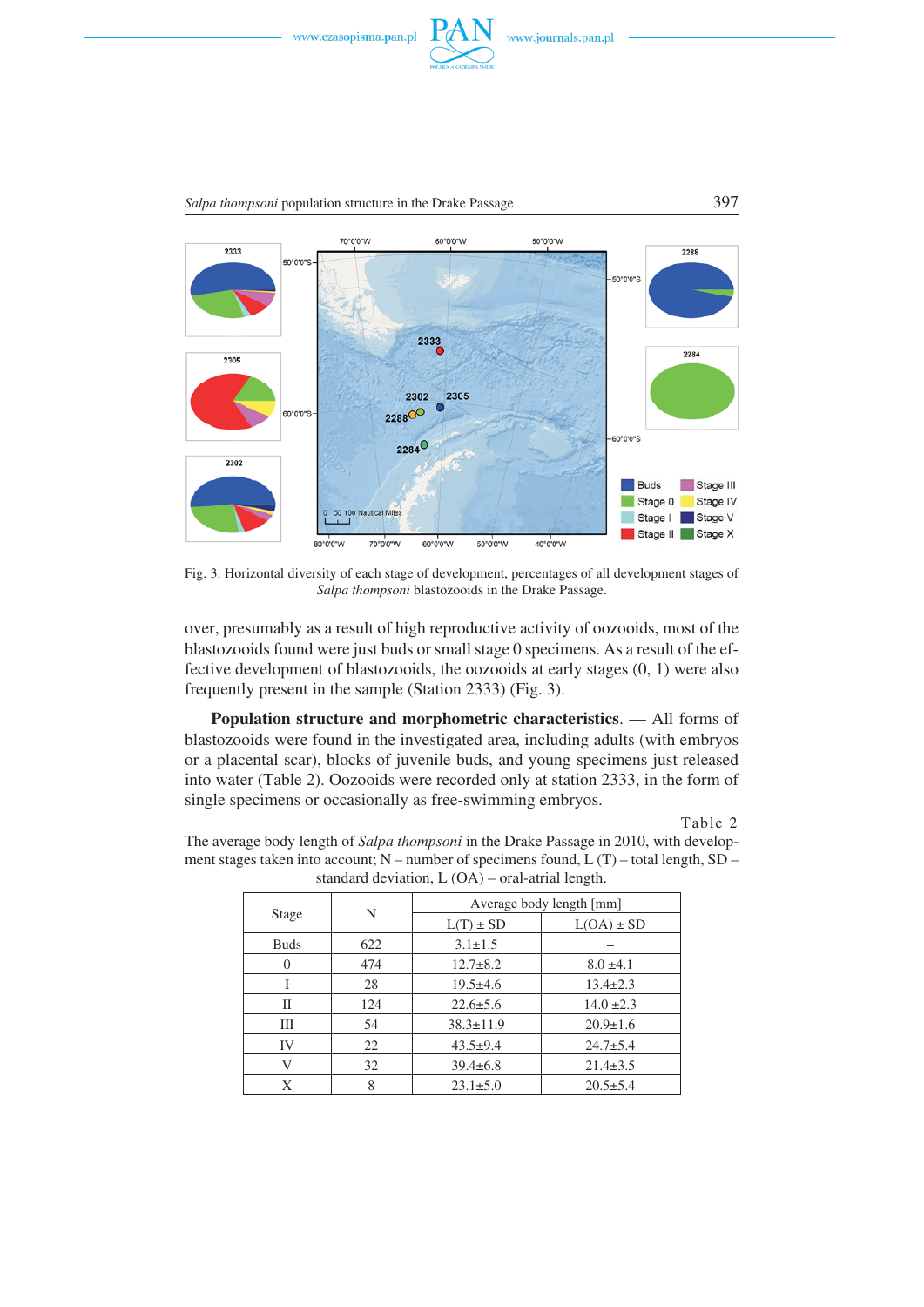





Fig. 4. The average bud number within each block of stolons (BI – block I, BII – block II, BIII – block III), with stages of development of *Salpa thompsoni* oozooids in the Drake Passage in 2010, where boxes represent standard deviation values with minimal and maximal numbers of encountered buds presented as whiskers.

The analysis of *Salpa thompsoni* oozooids showed their high developmental diversity. The average number of buds inside the lower block did not exceed 200 specimens, while approximately 230 juvenile blastozooids were recorded in the upper block (Fig. 4). Altogether, on average 490 younger forms (stage 5b) could be found inside one oozooid (Fig. 4).

The morphometric analysis of oozooids of *Salpa thompsoni* revealed a varying length of this animal body. This parameter varied from 32 mm (stage 1) to 79 mm (stage 5b) (Fig. 5).

Populations of *Salpa thompsoni* were dominated by blastozooids at early stages of the development marked as 0 (474 of 760 specimens found). Embryos ranging in size from 0.41 mm to 2.43 mm (Fig. 6) were found in most of the adult blastozooids, leaving just a few of them, referred to as an empty stage  $(X)$  (Table 2). Buds of juvenile blastozooids had an average size of 3.1 mm (Table 2). The av− erage body length [L (T)] of the biggest blastozooids exceeded 43 mm, while the smallest ones were about 12.7 mm long (Table 2).

## Discussion

**Horizontal variability**. — Irregularities in the spatial distribution of *Salpa thompsoni* directly correlate with its life and reproductive cycle. Efficient oozooid reproduction, yielding 800–900 blastozooids each time, enables this gelatinous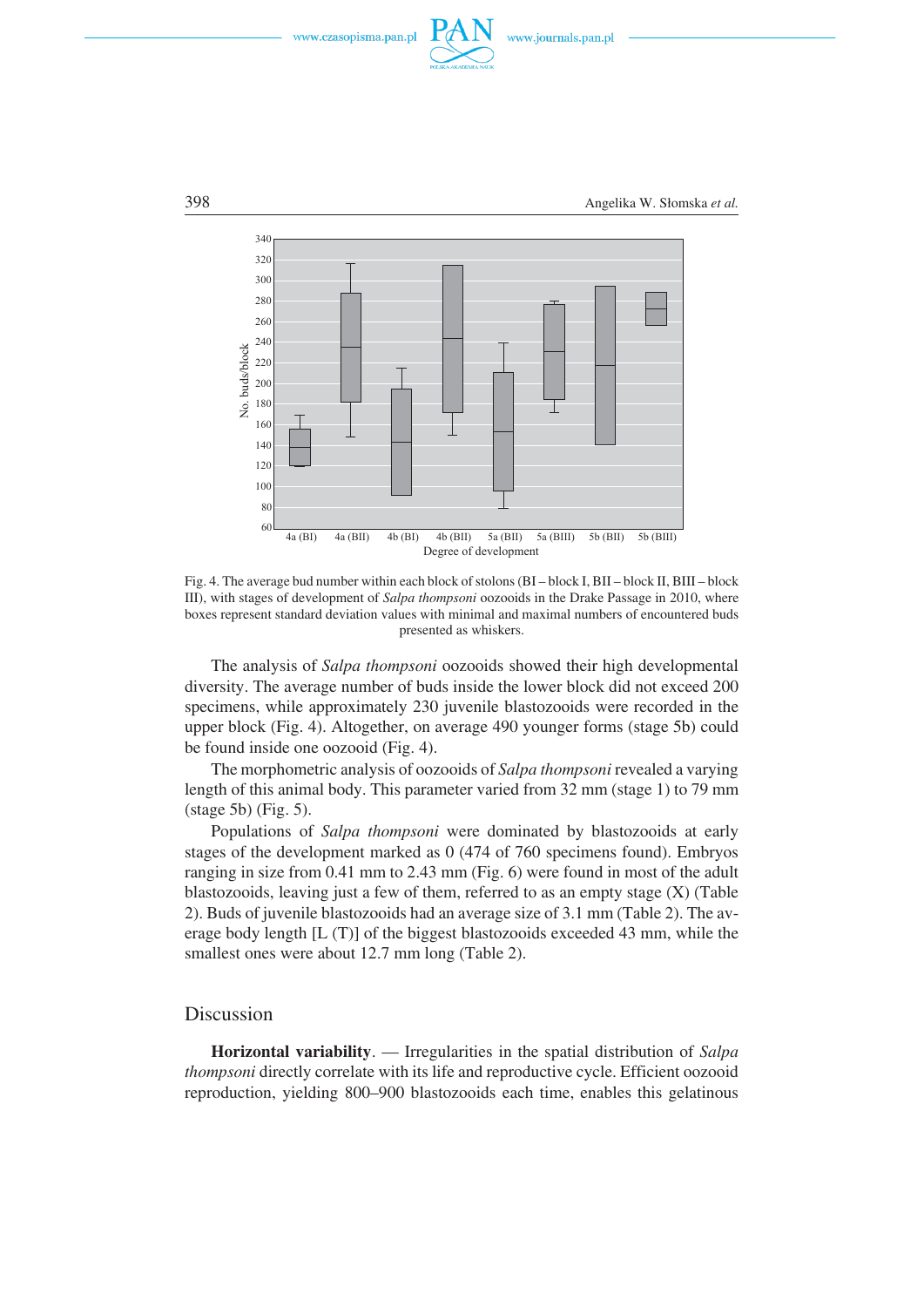



Fig. 5. The average body length of *Salpa thompsoni* oozooids recorded in the Drake Passage in 2010, sorted into individual stages of development, where boxes represent standard deviation and whiskers show minimal−maximal values



Fig. 6. Average size of blastozooid embryos of *Salpa thompsoni* in the Drake Passage in 2010, with individual stages of development taken into account, where boxes represent standard deviation and whiskers show minimal−maximal values.

zooplankter to form numerous, highly concentrated aggregations in relatively small areas (Pakhomov *et al.* 2006). However, those swarms of salps in the surface waters are random events rather than constant and predictable phenomena (Heron and Benham 1984).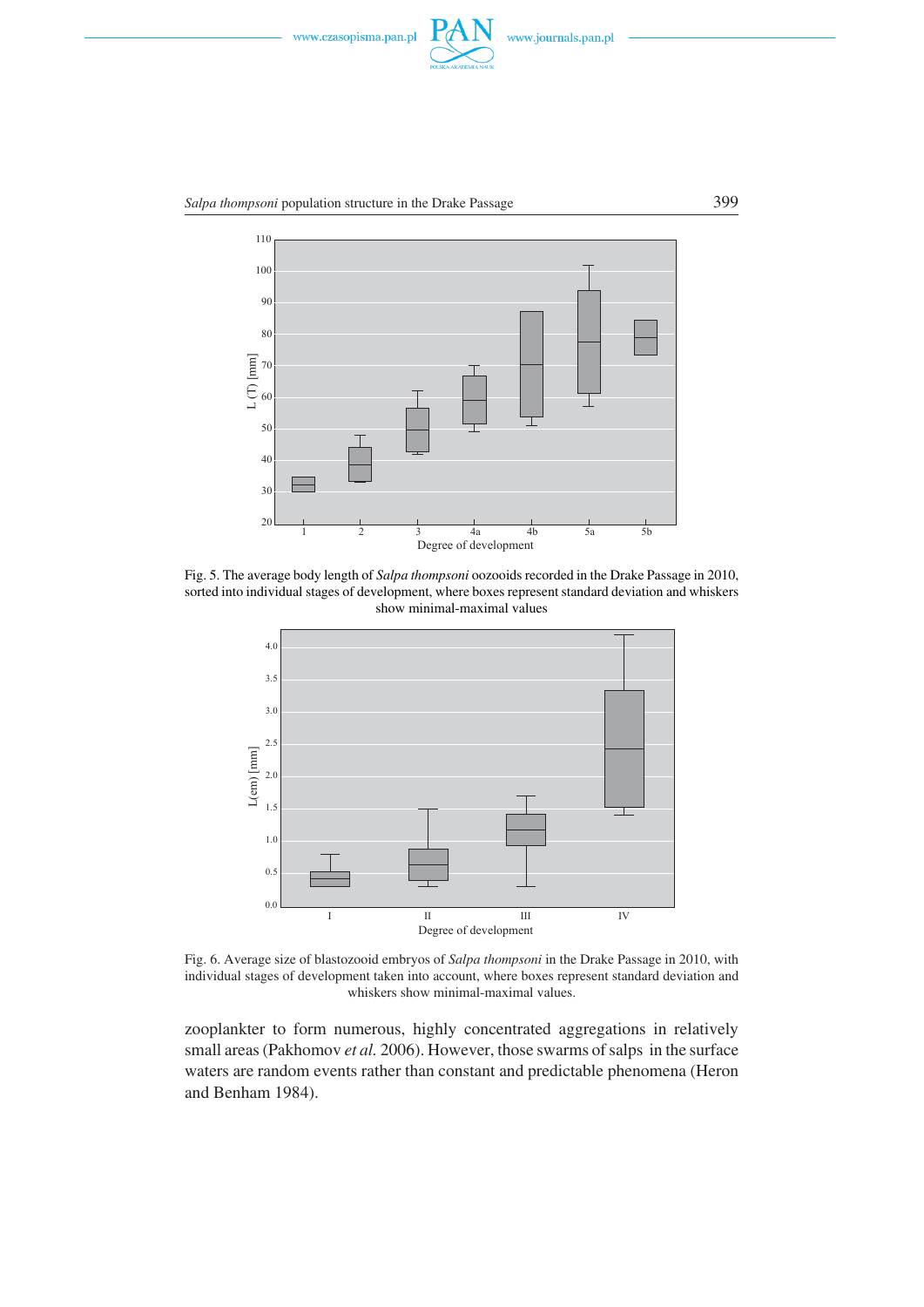



400 Angelika W. Słomska *et al.*

Consistent with the literature data, the proportion of oozooids to blastozooids observed in the Southern Ocean seems to be uninterrupted in the long−term cycle (Loeb *et al.* 2012). Our results revealed 97% of blastozooids and 3% of oozooids. This is connected with the peculiar life cycle of Salpidae, and also with the repro− ductive strategy of both described forms. Asexually reproducing oozooids are ca− pable of producing hundreds (200–300) of blastozooids in a single block, releasing up to four blocks per cycle (Daponte *et al.* 2001). Sexually reproducing blasto− zooids of *Salpa thompsoni* produce only one egg cell during their entire life cycle, from which only one oozooid develops (Nishikawa *et al*. 1995).

At lower latitudes, oozooids are capable of releasing blastozooids multiple times throughout the year. On the other hand, oozooids of *Salpa thompsoni* living at higher latitudes have a life cycle with only single releases of blastozooids (Loeb *et al.* 2012). The varied spatial distribution might be thus attributed to the fact that at lower latitudes summer starts earlier and lasts longer than it does at higher lati− tudes (Chiba *et al.* 1999). The consequence of this situation is the early reproduc− tion of oozooids in the northern part of the study area.

The developmental ratio of *Salpa thompsoni* from this study is consistent with typical late−summer or early−autumn reproductive efficiency of this species (Chiba *et al.* 1999). In samples collected off the South Shetland Islands shores (2284 and 2888), only blastozooids with eggs not yet inseminated were found. The preva− lence of those immature, viviparous forms is an indication of high reproductive ac− tivity of oozooids. However, almost none of the latter were present in the investi− gated area. There are two possible explanations of the absence of asexually repro− ducing forms. The first being the depth range of oozooids occurrence, which tends to live in deeper regions of the ocean, thus a relatively shallowly trawled net might have not encountered them. The second explanation takes the duration of the oozooid stage into account – salps of this region die soon after releasing blasto− zooids. There is also a possibility of an unfavourable temperature effect, namely cold temperature may cause a slower development (Chiba *et al*. 1999). However, this unfavourable impact of temperature was shown to be more influential for the blastozooids. Ono and Moteki (2013) found that blastozooids demonstrated a slowed development in temperatures ranging from 0.4–0.8°C, with a complete disslowed development in temperatures ranging from  $0.4-0.8\degree C$ , with a complete discontinuation or even reversing development (embryo absorbing) in far harsher en− vironment (Chiba *et al*. 1999).

Considering temperature influence on salpid horizontal variability, one could easily find literature evidence for the restricted impact of warm water masses of ACC on those plankters latitudinal dispersal *e.g.* at 45–55°S (*e.g.* Foxton 1966). ACC on those plankters latitudinal dispersal e.g. at 45–55°S (e.g. Foxton 1966). Contrary to the disadvantageous influence of low temperature on the reproductive efficiency, a rapid increase in the reproduction ratio can occur when temperature increases. Our findings confirm such an assumption as we found both blastozooids and oozooids reproducing actively in the northernmost part which remained under<br>the influence of ACC, where temperature exceeded 2–3°C. Following a higher the influence of ACC, where temperature exceeded  $2-3$ °C. Following a higher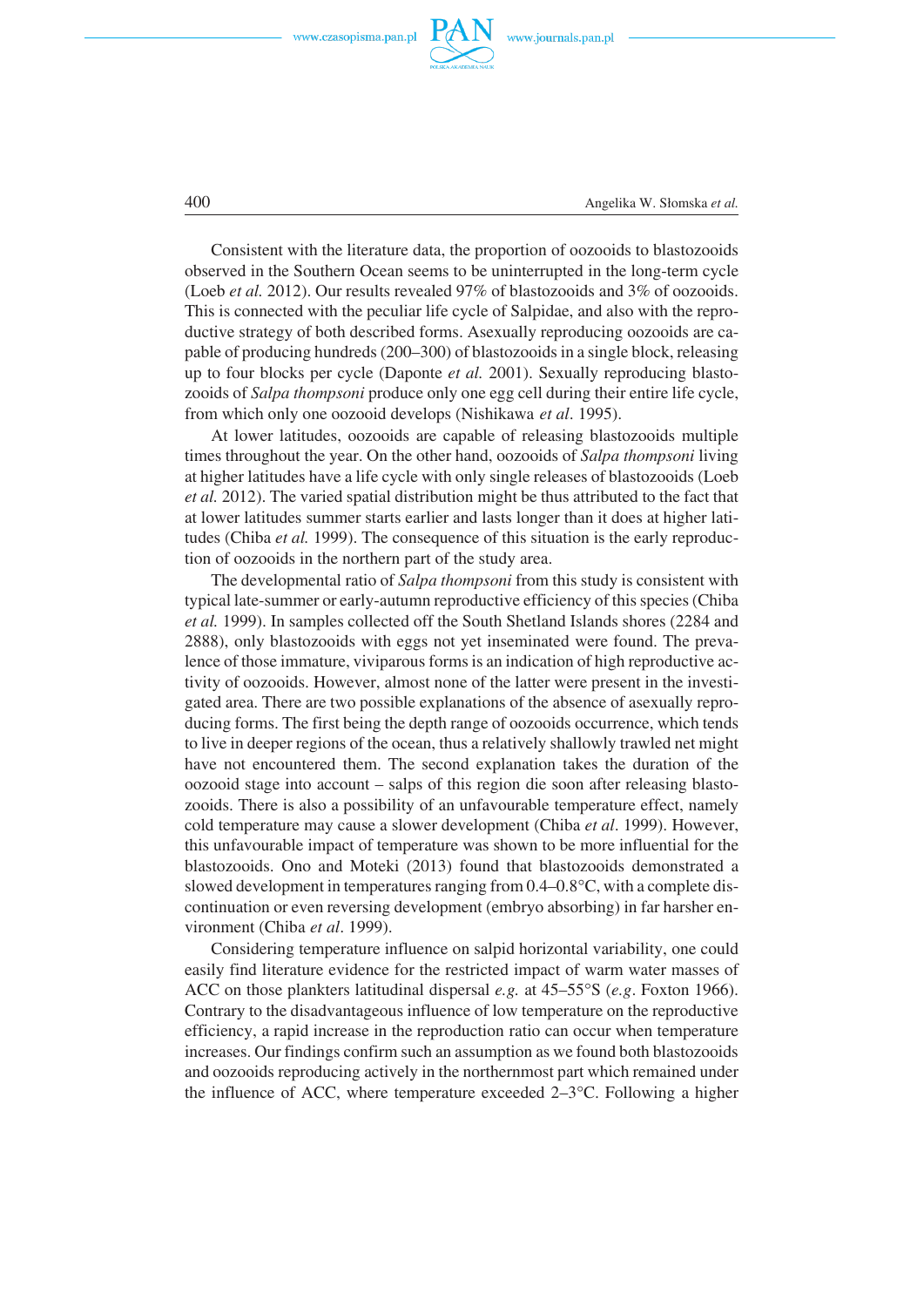

*Salpa thompsoni* population structure in the Drake Passage 401

temperature, the primary productivity of this region was also intensified (Demidov and Mosharov 2012), leading to conclusion that both temperature and food avail− ability share a beneficial impact on salps.

**Population structure and morphometric characteristics**. — In this study, a detailed analysis of oozooid stolons was performed, and the results were compared with long−term data collected by Foxton (1966) in March over the period of 1925–1951, and by Daponte *et al*. (2001) in the Antarctic summer 1994/95 from the Weddell−Scotia Confluence. Different proportions of particular stages result from the fact that salps from waters classified as Subantarctic start their reproduc− tive cycle earlier than those from cooler waters of the southern part of the Southern Ocean (Kawaguchi *et al.* 2004). Usually with the growth of oozooids, the possible number of juvenile blastozooids on stolons also increases. However, the biggest specimen recorded by Daponte *et al*. (2001) in 1994 measured 85 mm and pro− duced about 375 buds, while the biggest oozooid recorded in this study measured 78 mm and had 491 buds (Table 3). This difference may be related to the fact that the rate of reproduction is defined not only by the body size, but also by the abiotic environmental components, like temperature and food availability (Heron and Benham 1984), thus it should be emphasised that Foxton (1966) and Daponte *et al.* (2001) conducted their research in March, at the end of the polar summer when en− vironmental conditions might be far less favourable than those typical of the polar summer. To sum up, specimens of *Salpa thompsoni* analysed in the present re− search were characterized by higher reproductive abilities and more effective de−

Table 3

The average body length of *Salpa thompsoni* oozooids, and the number of buds on blocks, with individual development stages taken into account; comparison of results from this re− search and literature data. L (OA) – the average body length of an oozooid measured from the oral to atrial aperture, BI/II/III – the number of buds for each block.

| Stage |              | Foxton (1961)   | Daponte (2001) |            | Current data |
|-------|--------------|-----------------|----------------|------------|--------------|
|       |              | March 1925-1951 | March 1994     | March 1995 | January 2010 |
| 4a    | L(OA)[mm]    | 58              | 62.50          | 59.5       | 58.4         |
|       | BI           | 118             | 125.1          | 119.3      | 137          |
| 4b    | $L(OA)$ [mm] | 65              | 72.5           | 68.5       | 70.5         |
|       | BI           | 112             | 184.6          | 142        | 144          |
|       | BП           | 117             | 195            | 155.5      | 234          |
| 5a    | $L(OA)$ [mm] | 68              | 77.5           | 73.3       | 77.7         |
|       | BII          | 132             | 200            | 171.6      | 153          |
|       | $L(OA)$ [mm] | 75              | 85             | 85.5       | 79           |
| 5b    | BII          | 123             | 210            | 174.3      | 218          |
|       | BIII         | 231             | 13.3           | 200.6      | 273          |
| 6a    | $L(OA)$ [mm] |                 |                | 87.5       | 78           |
|       | BIII         |                 |                | 232        | 220          |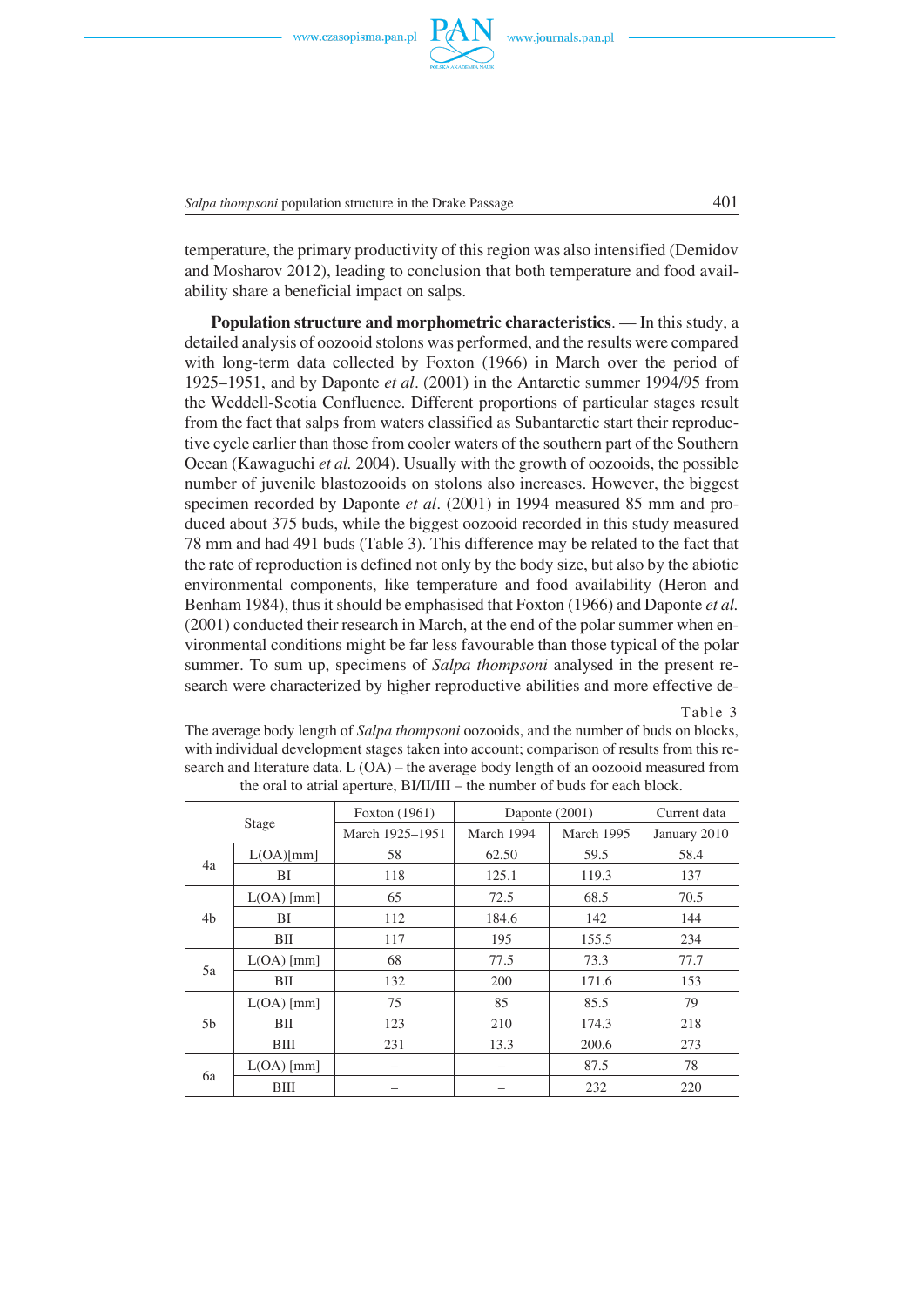

402 Angelika W. Słomska *et al.*

#### Table 4

| Stage | Embryo length [mm] |                      |              |
|-------|--------------------|----------------------|--------------|
|       | Daponte $(2001)$   | Harbou (unpublished) | Current data |
|       | $1 - 2$            | $0.3 - 0.9$          | $0.3 - 0.4$  |
|       | $2 - 3$            | $0.5 - 1.9$          | $0.4 - 0.7$  |
| Ш     | $3 - 4$            | $1.6 - 2.5$          | $1.1 - 1.4$  |
|       | >4                 | $2.2 - 7.3$          | $1.8 - 5.4$  |

The average length of *Salpa thompsoni* blastozooids embryos at different stages of devel− opment – a comparison of our results with literature data.

velopment in comparison to specimens studied by Foxton (1966) and Daponte *et al.* (2001) in the Atlantic Sector of the Southern Ocean.

Body lengths of *Salpa thompsoni* blastozooids collected from the Drake Pas− sage in 2010 were compared with those measured in 2004 (Harbou unpublished data), and also with those gathered during the Antarctic summer of 1994–1995 by Daponte *et al*. (2001) (Table 4). This comparison did not reveal any major differ− ences. Blastozooids collected by Daponte *et al.* (2001) had the body length [L(OA)] ranging from a minimum of 5 mm to a maximum of 43 mm, while Harbou (unpubl. data) recorded sizes between 5 mm and 45 mm. The oral−atrial length of blastozooids in the present study ranged from 4.4 mm to 42 mm.

The size of embryos is related to the food availability, as only with the suffi− cient amount of food they can develop properly (Purcell and Madin 1991). Thus the harsher the environment becomes, the longer juvenile oozooids will be pro− tected in parent organisms, growing to bigger sizes (Chiba *et al.* 1999). In our re− search only small embryos were recorded leading us to the conclusion that the summer season of 2010 was favourable for salps allowing them to reach the pre−re− lease maturity at smaller sizes.

**Conclusions**. — The horizontal diversity of the population structure of salps in the Drake Passage is most likely a consequence of the water temperature fluctu− ations. The northern part of the area was characterized by a high value of this pa− rameter, which presumably triggered off high reproductive activity of oozooids and blastozooids, while disadvantageous environmental conditions, such as water<br>temperatures of approximately  $0^{\circ}$ C prevailing in the southern region of the Drake temperatures of approximately  $0^{\circ}$ C prevailing in the southern region of the Drake Passage, presumably caused slowed or reversed development of salps.

*Salpa thompsoni* present in the Drake Passage during the summer of 2010 had higher reproduction efficiency than the same species of Salpidae investigated in other studies (Daponte *et al.* 2001; Harbou unpublished data). It can be assumed that higher reproductive success was caused by a more favourable environment. It thus appears that the ongoing climate change in the susceptible region of the Southern Ocean will promote more effective development and thus contribute to an increase in the population size of this species.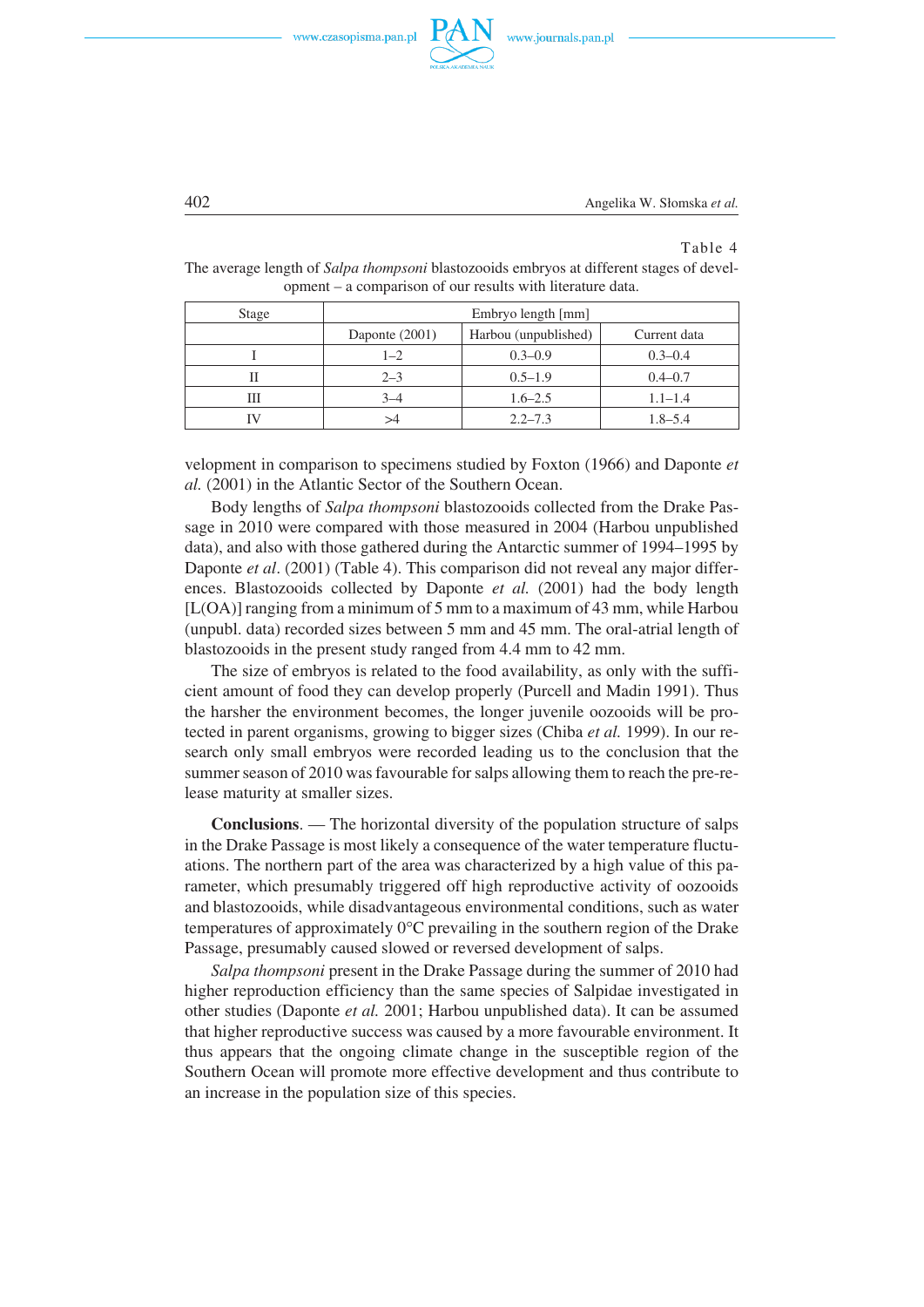*Salpa thompsoni* population structure in the Drake Passage 403

**Acknowledgments**. — We would like to thank the Shirshov Institute of Oceanology of the Russian Academy of Sciences for the opportunity to collect zooplankton samples, and the crew of R/V *Akademik Ioffe* for their help in our research. Also, we would like to thank Dr Luiza Bielecka and Prof. Maciej Wołowicz for their assistance in collection of samples. The authors would also like to express their gratitude to E.A. Pakhomov and one anonymous reviewer. This work was supported by the research grant no. N306 445 638 (2010–2012) awarded to Institute of Oceanography (University of Gdańsk) by Ministry of Science and Higher Education (Po− land), and with scientific cooperation with the Shirshov Institute of Oceanology of the Russian Academy of Sciences.

### References

- ALCARAZ M., FELIPE J., GROTE U., ARASHKEVICH E. and NIKISHINA A. 2014. Life in a warming ocean: thermal thresholds and metabolic balance of arctic zooplankton*. Journal of Plankton Re− search* 36: 3–10.
- ATKINSON A., SIEGEL V., PAKHOMOV E. and ROTHERY P. 2004. Long−term decline in krill stock and increase in salps within the Southern Ocean. *Nature* 432: 100–103.
- BARNES D., HODGSON D., CONVEY P., ALLEN C. and CLARKE A. 2006. Incursion and excursion of Antarctic biota: past, present and future. *Global Ecology and Biogeography* 15: 121–142.
- CALBET A., ATIENZA D., BROGLIO E., ALCARAZ M. and VAQUÉ D. 2006. Trophic ecology of *Calanoides acutus* in Gerlache strait and Bellingshausen Sea waters (Antarctica, December 2002). *Polar Biology* 29: 510–518.
- CHIBA S., ISHIMARU T., HOSIE G. and WRIGHT S. 1999. Population structure change of *Salpa thompsoni* from austral mid−summer to autumn. *Polar Biology* 22: 341–349.
- DAPONTE M.C., CAPITANIO F.L. and ESNAL G.L. 2001. A mechanism for swarming in the tunicate *Salpa thompsoni*. *Antarctic Science* 13: 240–245.
- DEMIDOV A.B. and MOSHAROV G. 2012. Phytoplankton Production Characteristics in the Southern Atlantic and Atlantic Sector of the Southern Ocean in the Austral Summer of 2009–2010. *Ma− rine Biology* 5: 206–218.
- DUBISCHAR C.D., PAKHOMOV E.A. and BATHMANN U.V. 2006. The tunicate *Salpa thompsoni* ecology in the Southern Ocean. II. Proximate and elemental composition. *Marine Biology* 149: 625–632.
- DUBISCHAR C.D., PAKHOMOV E.A., HARBOU L., HUNT B.P.V. and BATHMANN U.V. 2012. Salps in the Lazarev Sea, Southern Ocean: II. Biochemical composition and potential prey value. *Marine Biology* 159: 15–24.
- FOXTON P. 1966. The distribution and life−history of *Salpa thompsoni* Foxton with observations on a related species, *Salpa gerlachei* Foxton. *Discovery Reports* 34: 1–116.
- HERON A.C. and BENHAM E.E. 1984. Life history parameters as indicators of the growth rate in three salp populations. *Journal of Plankton Research* 7: 365–379.
- JOYCE T. 1978. The Anatomy of the Antarctic Polar Front in the Drake Passage. *Journal of Geophysi− cal Research* 83: 6903–6113.
- KAWAGUCHI S., SIEGEL V., LITVINOV F., LOEB V. and WATKINS J. 2004. Salp distribution and size composition in the Atlantic sector of the Southern Ocean. *Deep−Sea Research Part II* 51: 1369–1381.
- KNOX G.A. 2006. *Biology of the Southern Ocean*. University of Canterbury, New Zealand, Taylor and Francis Group, Boca Raton: 640 pp.
- LEE Ch., PAKHOMOV E., ATKINSON A. and SIEGEL V. 2010 Long−term relationships between the ma− rine environment, krill and salps in the Southern Ocean. *Journal of Marine Biology* 2010: 1–18.